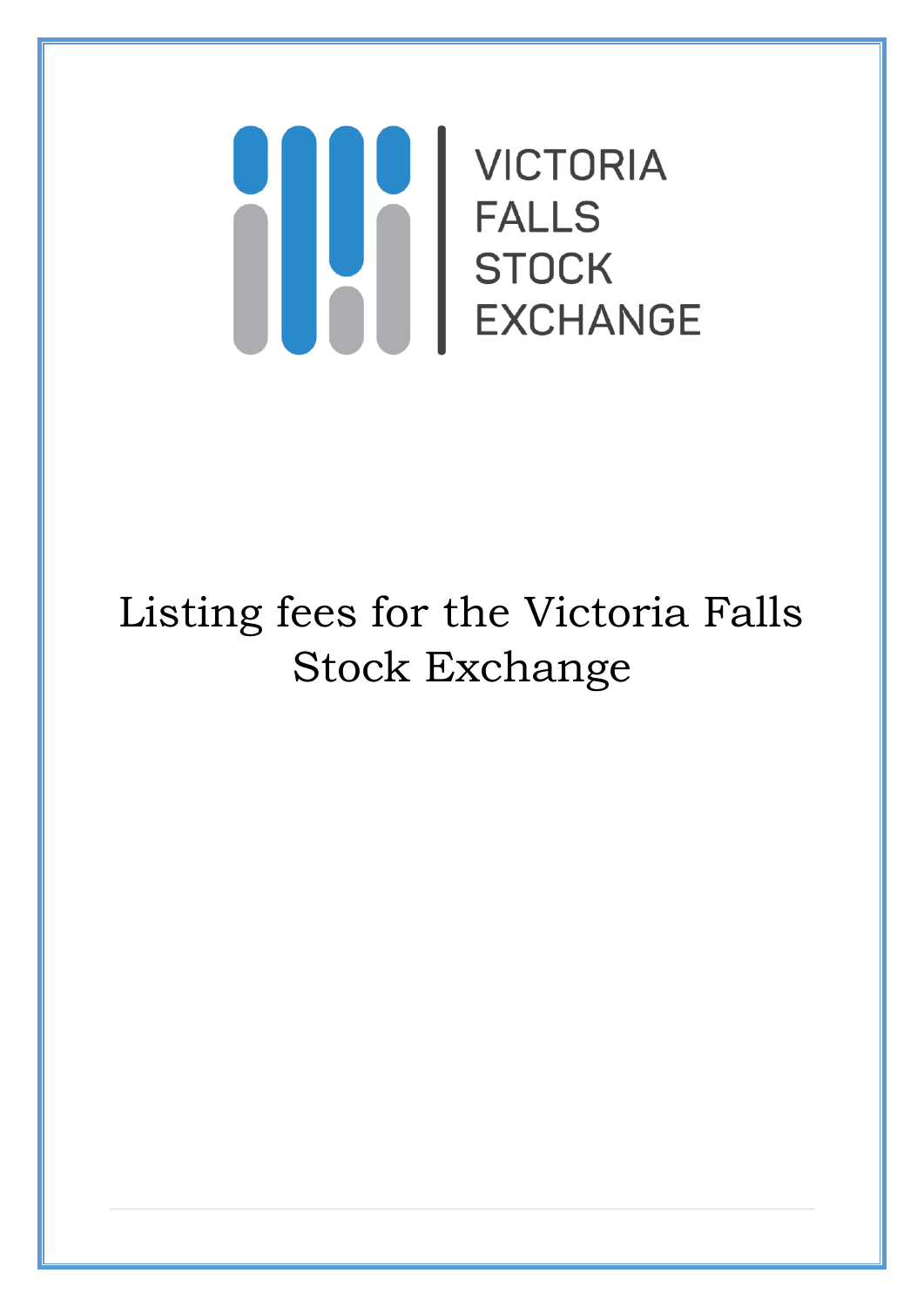### **1.0 VFEX Equity Listing Fees (Excluding VAT)**

The following are inspection and listing fees. Fees are stated exclusive of Value Added Tax.

#### **a) Initial Listing Fees (USD)**

The initial listing fee shall be 0.05% of the value of securities to be listed subject to a minimum fee of USD4,000 and a maximum fee of USD30,000.

#### **b) Annual Listing Fees**

| <b>Tier</b>  | <b>Market Capitalization - USD</b> |               | Fee        |
|--------------|------------------------------------|---------------|------------|
|              | From                               | To            | <b>USD</b> |
| 1            |                                    | 10,000,000    | 4,000      |
| $\mathbf{2}$ | 10,000,001                         | 15,000,000    | 6,900      |
| 3            | 15,000,001                         | 25,000,000    | 9,800      |
| 4            | 25,000,001                         | 50,000,000    | 12,700     |
| 5            | 50,000,001                         | 130,000,000   | 15,600     |
| 6            | 130,000,001                        | 250,000,000   | 18,500     |
| 7            | 250,000,001                        | 500,000,000   | 21,400     |
| 8            | 500,000,001                        | 700,000,000   | 24,300     |
| 9            | 700,000,001                        | 1,000,000,000 | 27,200     |
| 10           | 1,000,000,001                      |               | 30,000     |

#### \* Notes

The monetary value of securities for which application for listing is made will be determined as follows:

- i. the number of securities for which application for listing is made multiplied by the price per security;
- ii. in respect of capitalisation issue, where no market related price is attributable to the securities to be listed, they will be deemed to have a value calculated by multiplying the number of securities listed by the closing price on the declaration date; and
- iii. in respect of introductions, where no price is attributable to the securities, they will be deemed to have a value calculated by multiplying the number of securities listed by the closing price on the first day of trading.
- iv. In respect of each class of security listed, an annual listing fee shall be payable (except during the calendar year in which the first listing of securities is granted) based on the market capitalization value as at 30 November of the preceding year.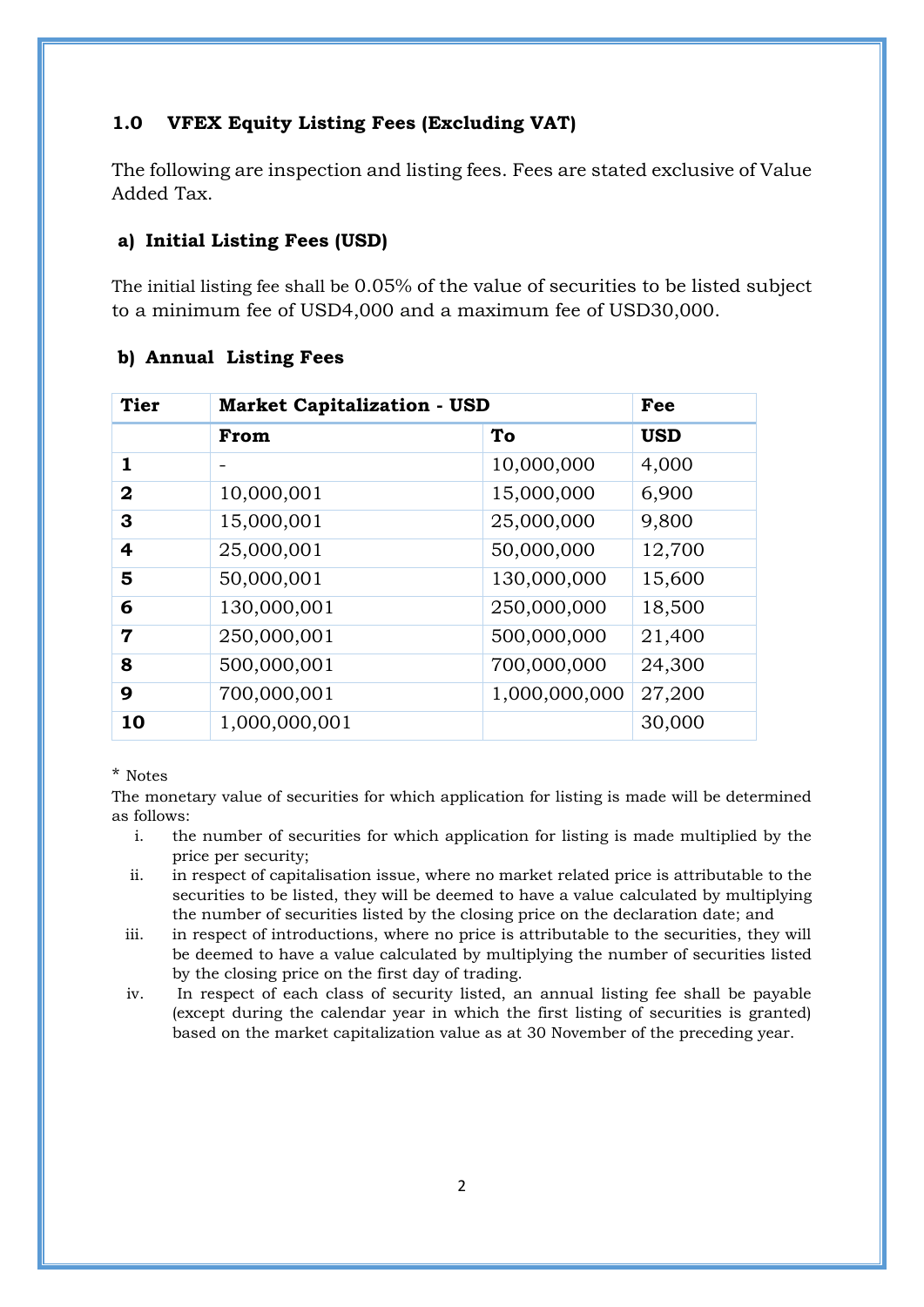### **2.0 VFEX Debt Listing Fees (Excluding VAT)**

#### **a) Initial Listing Fees**

The initial listing fees shall be 0.0175% of the total nominal value of the program subject to a minimum of USD 2,500 and maximum of USD5,000.

#### **b) Annual Debt Listing Fees**

| <b>Tier</b>    | <b>Nominal Value of Debt Securities - USD</b> |             |            |
|----------------|-----------------------------------------------|-------------|------------|
|                | From                                          | To          | <b>USD</b> |
|                |                                               | 5,000,000   | 2,500      |
| $\overline{2}$ | 5,000,001                                     | 10,000,000  | 4,000      |
| 3              | 10,000,001                                    | 20,000,000  | 5,500      |
| 4              | 20,000,001                                    | 50,000,000  | 7,000      |
| 5              | 50,000,001                                    | 100,000,000 | 8,500      |
| 6              | 100,000,001                                   |             | 10,000     |

\* If the legal entity issuing a bond is already listed either on the ZSE Main Board or on VFEX then the issuer will pay 50% of the Applicable Annual Debt Listing Fees.

#### **3.0 Exchange Traded Product (ETP) Fees**

The initial listing fees for ETPs shall be 0.0125% of the fund's market value subject to a minimum of USD2,000 and maximum of USD10,000

#### **Annual Fees**

| <b>ETF</b> | 0.0125% of the fund value subject to a minimum of USD2,000 and<br>maximum of USD 20,000 |
|------------|-----------------------------------------------------------------------------------------|
| <b>ETN</b> | 0.0125% of the value subject to minimum of USD2,000 and<br>maximum of USD10,000         |

#### **Notes**

i. In respect of each class of security listed, the annual listing fee shall be payable (except during the calendar year in which the first listing of securities is granted) based on the market capitalization value as at 30 November of each year.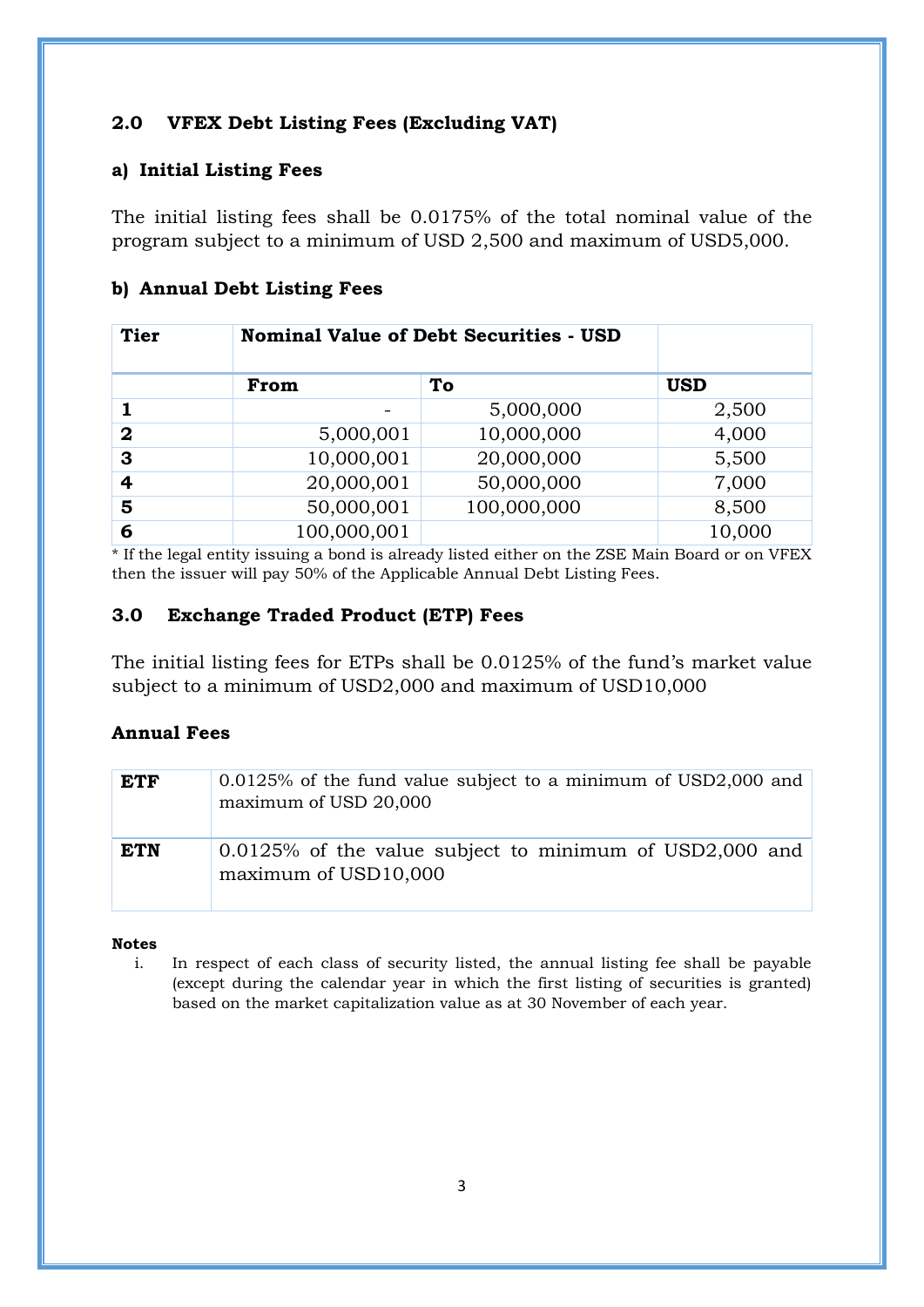## **4.0 Document Review Fees**

| Description                                    | Fee<br>(USD) |
|------------------------------------------------|--------------|
| <b>Memorandum and Articles or Equivalent</b>   |              |
| If submitted separately                        | 250          |
| Company                                        | 250          |
| Re-examination fee                             | 100          |
| Per amendment                                  | 100          |
| Review of M&A/Constitution                     | 500          |
| Per amendment                                  | 100          |
| <b>Review of listing particulars</b>           | 600          |
| <b>Debenture Trust Deed</b>                    |              |
| Per trust deed in a new listing                | 1,000        |
| If submitted separately                        | 250          |
| Re-examination per deed                        | 500          |
| Per amendment                                  | 100          |
| Debt-Notice to holders                         | 200          |
| <b>Employee Share Option</b>                   |              |
| With a new listing (if part of the prospectus) | 1,000        |
| Salient Circular                               | 100          |
| Re-examination per scheme per amendment        | 500          |
| Depository receipts-Unsponsored                | 1,000        |
| <b>Share Capital</b>                           |              |
| Amendment/other                                | 100          |
| Cancellation/withdrawal of securities          | 100          |
| Increase                                       | 150          |
| Par Value Amendment                            | 400          |
| <b>ETF</b>                                     |              |
| New listing                                    | 1,000        |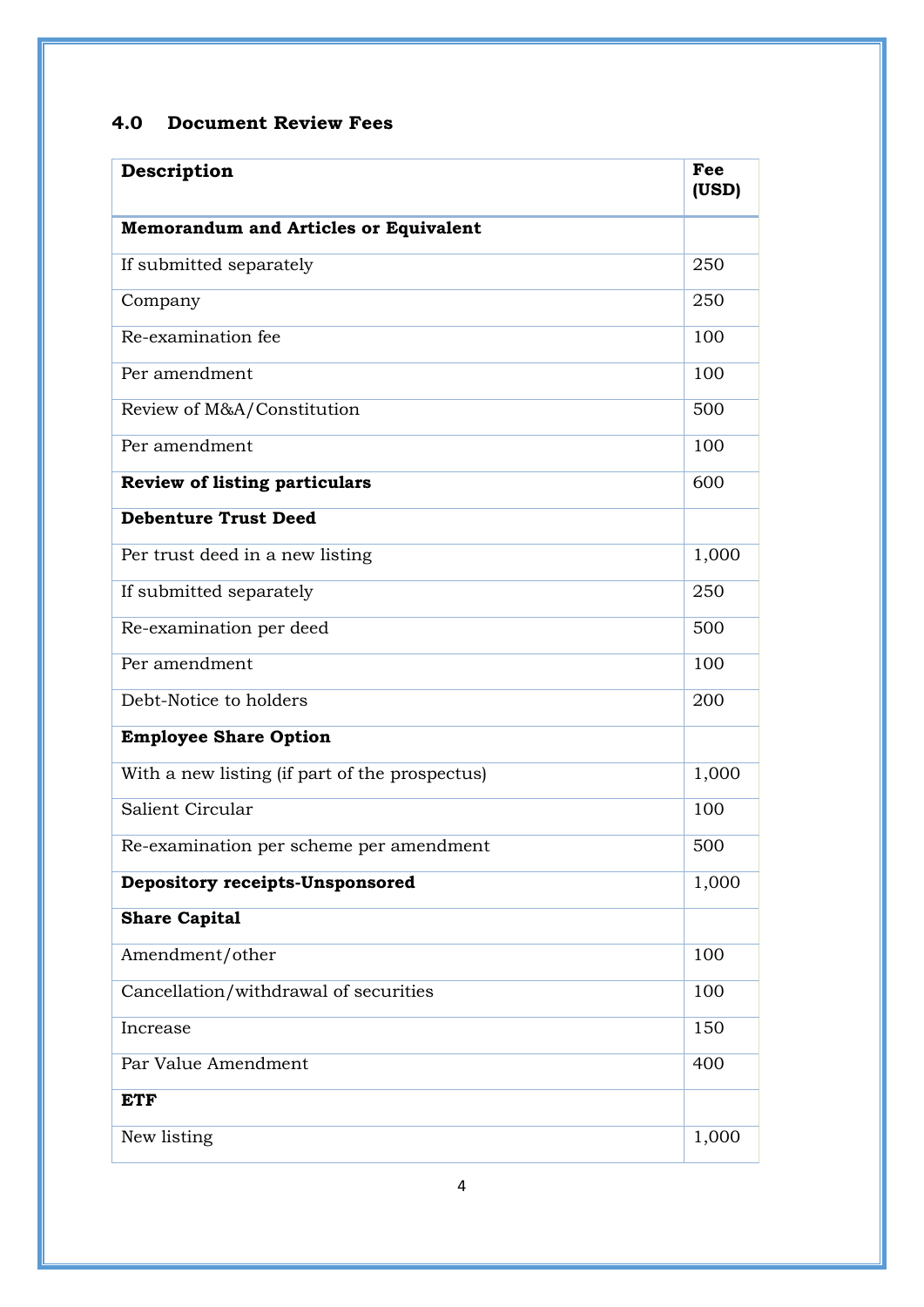| Review fee                                                                                                                                                                           | 300   |
|--------------------------------------------------------------------------------------------------------------------------------------------------------------------------------------|-------|
| <b>Rights Offer</b>                                                                                                                                                                  | 1,500 |
| <b>Clawback Offer</b>                                                                                                                                                                | 1,500 |
| <b>Mergers Acquisitions &amp; Disposals</b>                                                                                                                                          | 2,000 |
| Amalgamation                                                                                                                                                                         | 1,500 |
| <b>Capital Structure</b>                                                                                                                                                             |       |
| <b>Issue for Cash Circular</b>                                                                                                                                                       | 1,500 |
| <b>Specific Issue of Shares for Cash</b>                                                                                                                                             | 1,500 |
| Odd lot offer                                                                                                                                                                        | 1,000 |
| <b>Consolidation/Subdivision Circular</b>                                                                                                                                            | 1,000 |
| <b>Change of Name</b>                                                                                                                                                                | 100   |
| <b>Scrip Dividends</b>                                                                                                                                                               | 200   |
| <b>Category 1 transactions</b>                                                                                                                                                       | 2,000 |
| <b>Category 2 transactions</b>                                                                                                                                                       | 1,500 |
| <b>Increase in Authorised Share Capital</b>                                                                                                                                          | 1,500 |
| New Issue pre-listings statement, prospectus, constitution,<br>debenture trust deed, employee share option schemes, related<br>party transactions excluding charges for subsidiaries | 3,000 |
| <b>Warrants issue</b>                                                                                                                                                                | 1,500 |
| <b>Pre-Issue Advise</b>                                                                                                                                                              | 1,500 |
| <b>Price stabilization</b>                                                                                                                                                           | 1,500 |
| Redemption of bonds, preference shares                                                                                                                                               | 1,500 |
| <b>Related Party transactions</b>                                                                                                                                                    | 5,000 |
| <b>Small related party transactions</b>                                                                                                                                              | 2,000 |
| <b>Renounceable Offers</b>                                                                                                                                                           | 2,000 |
| <b>Revised Listing Particulars</b>                                                                                                                                                   | 2,000 |
| <b>Ruling</b>                                                                                                                                                                        | 500   |
| Scheme of Arrangements & regulated offers                                                                                                                                            | 2500  |
| Specific Share Repurchase by the issuer                                                                                                                                              | 1,500 |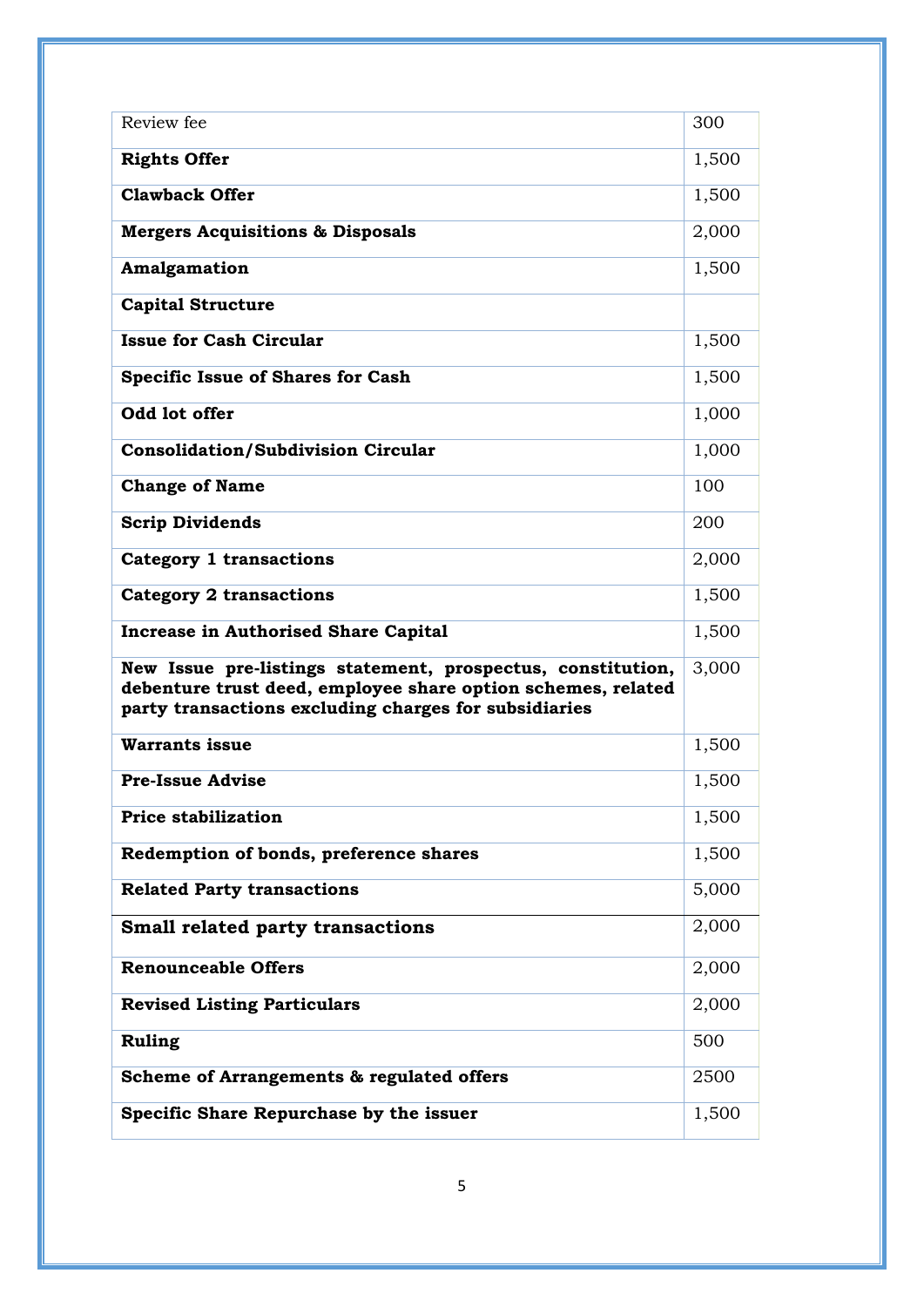| <b>Termination of Listing</b> | 1,500 |
|-------------------------------|-------|
| Unbundling                    | 2,500 |